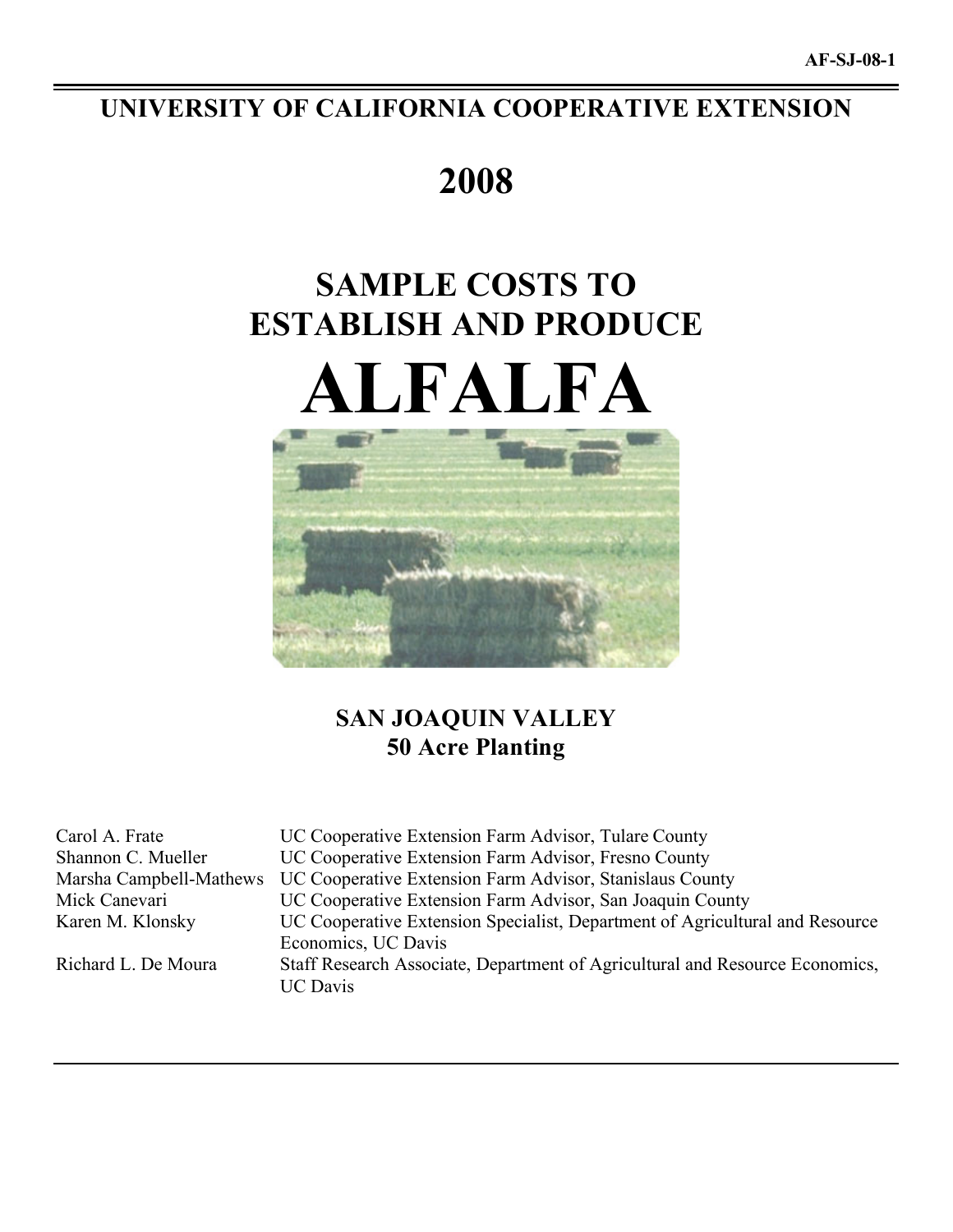## **UNIVERSITY OF CALIFORNIA COOPERATIVE EXTENSION**

# **SAMPLE COSTS TO ESTABLISH AND PRODUCE ALFALFA 50 acres San Joaquin Valley 2008**

## **STUDY CONTENTS**

| <b>REFERENCES</b> .                                                      |  |
|--------------------------------------------------------------------------|--|
|                                                                          |  |
|                                                                          |  |
|                                                                          |  |
|                                                                          |  |
|                                                                          |  |
|                                                                          |  |
| Table 7. WHOLE FARM ANNUAL EQUIPMENT, INVESTMENT and OVERHEAD COSTS.  16 |  |
|                                                                          |  |
|                                                                          |  |

### **INTRODUCTION**

Sample costs to establish an alfalfa stand and produce alfalfa in the San Joaquin Valley are shown in this study. The study is intended as a guide only, and can be used to make production decisions, determine potential returns, prepare budgets and evaluate production loans. Practices described are based on the production practices considered typical for this crop and region, but will not apply to every farm situation. Sample costs for labor, materials, equipment and custom services are based on current figures. "Your Costs" columns in Tables 1, 2, 3 and 4 are provided for entering your farm costs.

The hypothetical farm operations, production practices, overhead, and calculations are described under the assumptions. For additional information or an explanation of the calculations used in the study call the Department of Agricultural and Resource Economics, University of California, Davis, California, (530) 752- 3589 or the local UC Cooperative Extension office.

Sample Cost of Production Studies for many commodities are available and can be requested through the Department of Agricultural and Resource Economics, UC Davis, (530) 752-3589. Current studies can be downloaded from the department website http://coststudies.ucdavis.edu or obtained from the local county UC Cooperative Extension offices. Some archived studies are also available on the website.

The University of California, in accordance with applicable Federal and State law and University policy, does not discriminate on the basis of race, color, national origin, religion, sex, disability, age, medical condition (cancer–related), ancestry, marital status, citizenship, sexual orientation, or status as a Vietnam-era veteran or special disabled veteran. Inquiries regarding the University's nondiscrimination policies may be directed t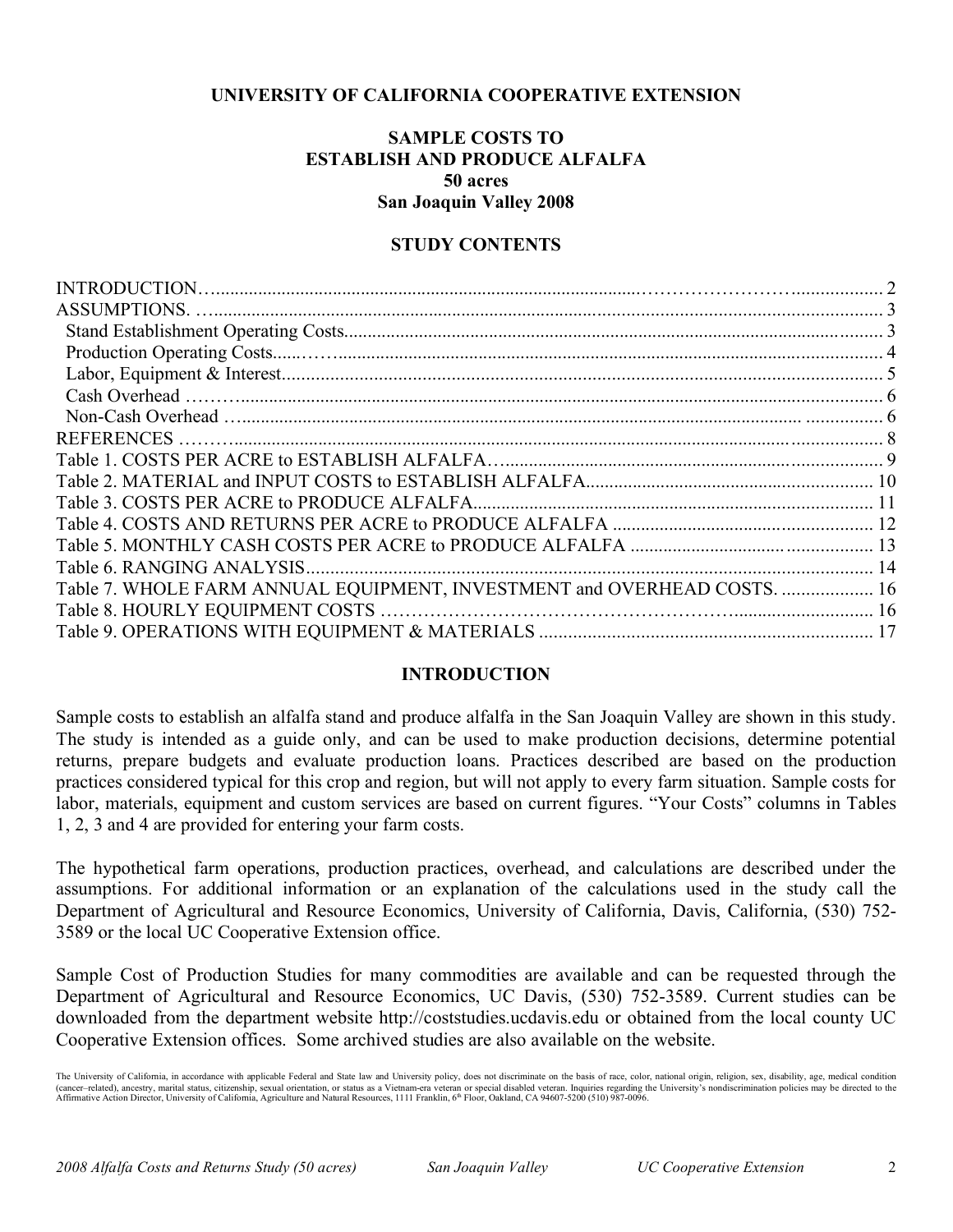## **ASSUMPTIONS**

The assumptions refer to Tables 1 through 9 and pertain to sample costs to establish an alfalfa stand and produce alfalfa hay in the San Joaquin Valley. Practices described represent production practices and materials considered typical of a well-managed alfalfa stand in the San Joaquin Valley. Costs, materials, and practices in this study will not be applicable to all situations. Establishment and cultural practices vary among growers within the region. **The use of trade names and cultural practices in this report does not constitute an endorsement or recommendation by the University of California nor is any criticism implied by omission of other similar products or cultural practices.**

**Farm**. The hypothetical farm consists of 50 contiguous acres owned and managed by the grower. Alfalfa is planted on the entire 50 acres. **Farms of this size may have minimum charges for custom services and also some operations may have equipment move-in fees.** These possible costs are not reflected in the study.

# **Stand Establishment Operating Costs**

(Tables 1-2)

Tables 1 and 2 show the costs associated with ground preparation, planting and establishing an alfalfa stand. Land preparation and planting are done in the fall. The establishment year ends after the herbicide application in December.

**Land Preparation**. Stand establishment begins by discing down (stubble disc) the residue from the previous crop. The ground is chiseled to a depth of 18 to 24 inches to fracture the soil, which improves root penetration and water infiltration. The field is laser leveled. Borders (levees) for irrigation checks are made at periodic intervals (60 ft in this study) through the field. The fields are disced and harrowed to prepare the seedbed. A custom operator does all operations.

**Planting**. A custom operator plants the alfalfa seed 1/4 inch to 1/2 inch deep at 25 to 30 pounds per acre using a Brillion seeder. The seed is planted in September and the stand life is expected to be four years.

**Fertilization**. Nitrogen (N) and phosphorus (P) as 11-52-0 at 300 pounds per acre of material are applied by a custom operator in September prior to the final discing. The fertilizer application in this study is assumed to be sufficient for 2 years; therefore one-half of the cost is allocated to the establishment year and one-half to the first production year. Preplant soil testing for phosphorous (P) and potassium (K) is recommended. In this study, the PCA collects one soil sample per 20 acres and the cost shown in Table 1 is the analysis or lab fee.

**Irrigation**. Water for seed germination is applied immediately after planting (8 acre-inches). If winter rains do not occur, a second irrigation in October or early November may be necessary. Water is supplied by an irrigation district, although some growers may use or supplement with well water. Prices for water vary among irrigation districts. The authors agreed that \$36 per acre-foot is a fair value for this study, based upon information from their respective counties.

**Pest Management**. For pest identification, monitoring, management and pesticide information, visit the UC IPM website at www.ipm.ucdavis.edu. Written recommendations are required for many pesticides, and are available from licensed pest control advisers. For information on pesticide use permits, contact the local county Agricultural Commissioner's office.

*Weeds.* Post-emergent herbicides (Raptor) and 2,4-DB herbicide (Butyrac) are applied in December for broadleaf weed and grass control. A custom applicator applies the herbicides.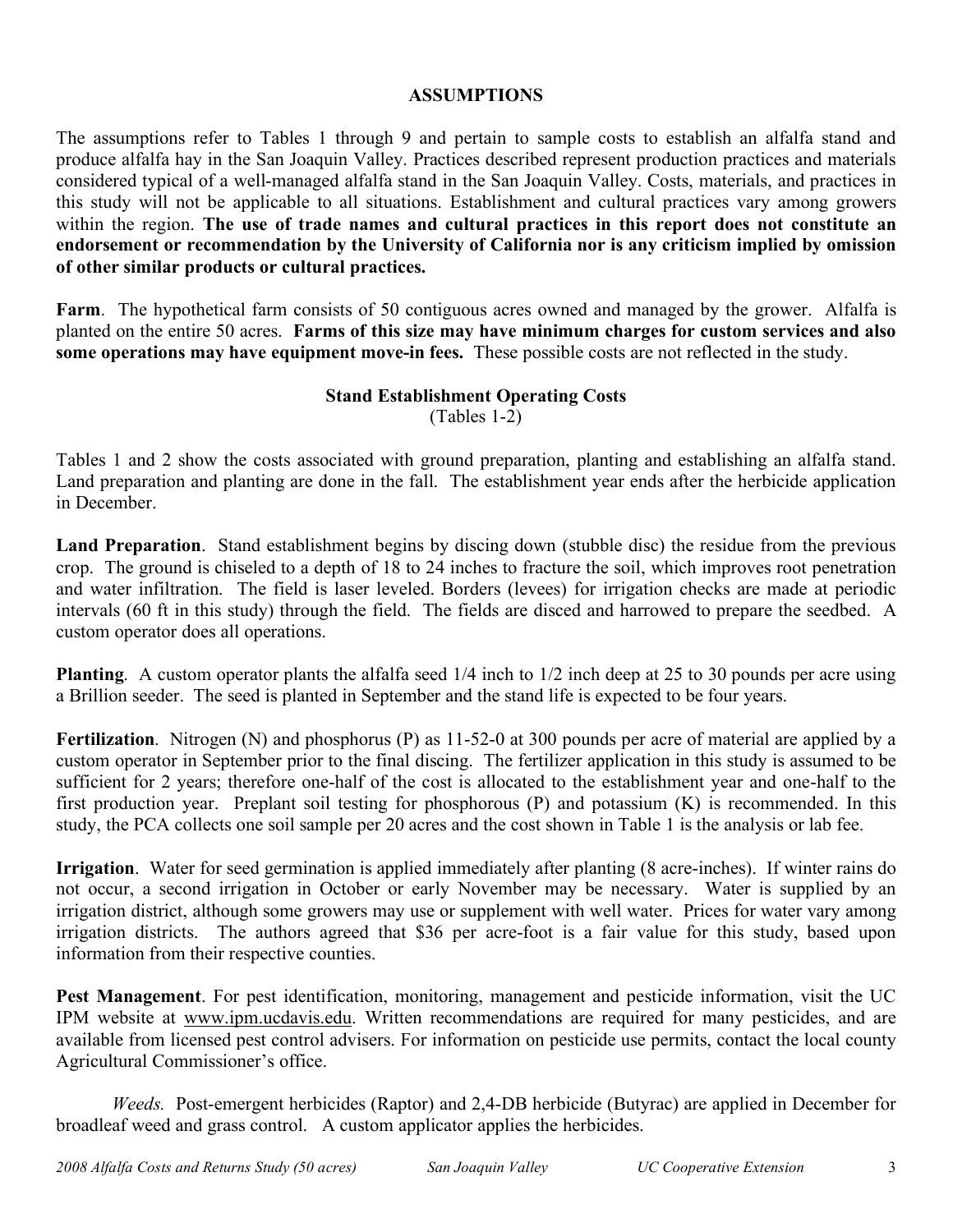**Overhead Costs.** One-half of the cash and non-cash overhead costs for the establishment year are allocated to the previous crop.

# **Production Operating Costs**

(Tables 3-9)

**Irrigation**. Irrigation includes the water cost and labor expense. From April to October, ten irrigations totaling 4.5 acre-feet of water are applied by flooding the checks. The actual water requirement will vary each year based on soil, climatic, and plant physiological factors. Water is pumped through alfalfa valves at the head of the field and flows down the alfalfa check between the borders. Water costs will vary considerably depending upon the irrigation district. A cost of \$3 per acre inch (\$36 per acre foot) is used in this study.

**Fertilization**. Once the stand is established, plant tissue tests should be taken to determine nutrient requirements. Tissue testing in this study is done each year in August to determine the levels of P and K. Costs shown are for the analysis based on one sample per 20 acres collected by the PCA. Tissue samples should be scheduled once during the growing season and your ag consultant (PCA) may recommend this be done either in the spring or fall. In this study, phosphorous as 11-52-0 at 150 pounds per acre is applied in November of the second production year and is sufficient for the remaining production years. Fertilizer previously applied (300 lbs) in the establishment year provided nutrients for the establishment and early production years. One-half (150 lbs) of the fertilizer was allocated to the establishment year. Therefore, a portion (75 lbs per acre per year) of the fertilizer cost is allocated to the production budget each year.

**Pest Management.** The pesticides and rates mentioned in this cost study are listed in the *UC IPM Pest Management Guidelines – Alfalfa.* **Pesticides mentioned in this study are not recommendations, but those commonly used in the region.** For information and pesticide use permits, contact the local county Agricultural Commissioner's office. For information on other pesticides available, pest identification, monitoring, and management, visit the UC IPM website at www.ipm.ucdavis.edu. **Pest control costs can vary considerably each year depending upon local conditions and pest populations in any given year.** Adjuvants are recommended for use with some pesticides for effective control. In this study, an adjuvant is used in one of the herbicide applications during the establishment year.

*Pest Control Adviser (PCA).* Written recommendations are required for many pesticides and are available from licensed pest control advisers. In addition, the PCA or an independent consultant will monitor the field for agronomic problems including irrigation and nutrition. Growers may hire private PCAs or receive the service as part of a service agreement with an agricultural chemical and fertilizer company. It is assumed in this study that PCA services are provided by the chemical and fertilizer company.

*Weeds*. During the first two years, a preemergence herbicide (Treflan TR-10) is applied in February for grass control or in February and April if dodder is expected. Residual herbicides (Velpar and Karmex) for control of winter weeds are applied during December at the end of the first and second years, and a contact herbicide (Gramoxone) is applied at the end of the third year. A post emergent herbicide (SelectMax) is applied in May of the third and fourth years to control summer grasses. The stand is removed at the end of the fourth year, hence no winter herbicide application. The herbicide costs will vary slightly during the production years due to the difference each year in weed control.

*Insects.* Several insect species attack alfalfa, but alfalfa weevil, aphids, alfalfa caterpillar, and armyworms are the major economic pests in this study. Weevils and aphids are assumed to reach population levels requiring a single treatment for control for which an insecticide (Lorsban) is applied by air in March. Worms (alfalfa caterpillar and armyworms) are controlled in July with an aerial insecticide (Lannate) application.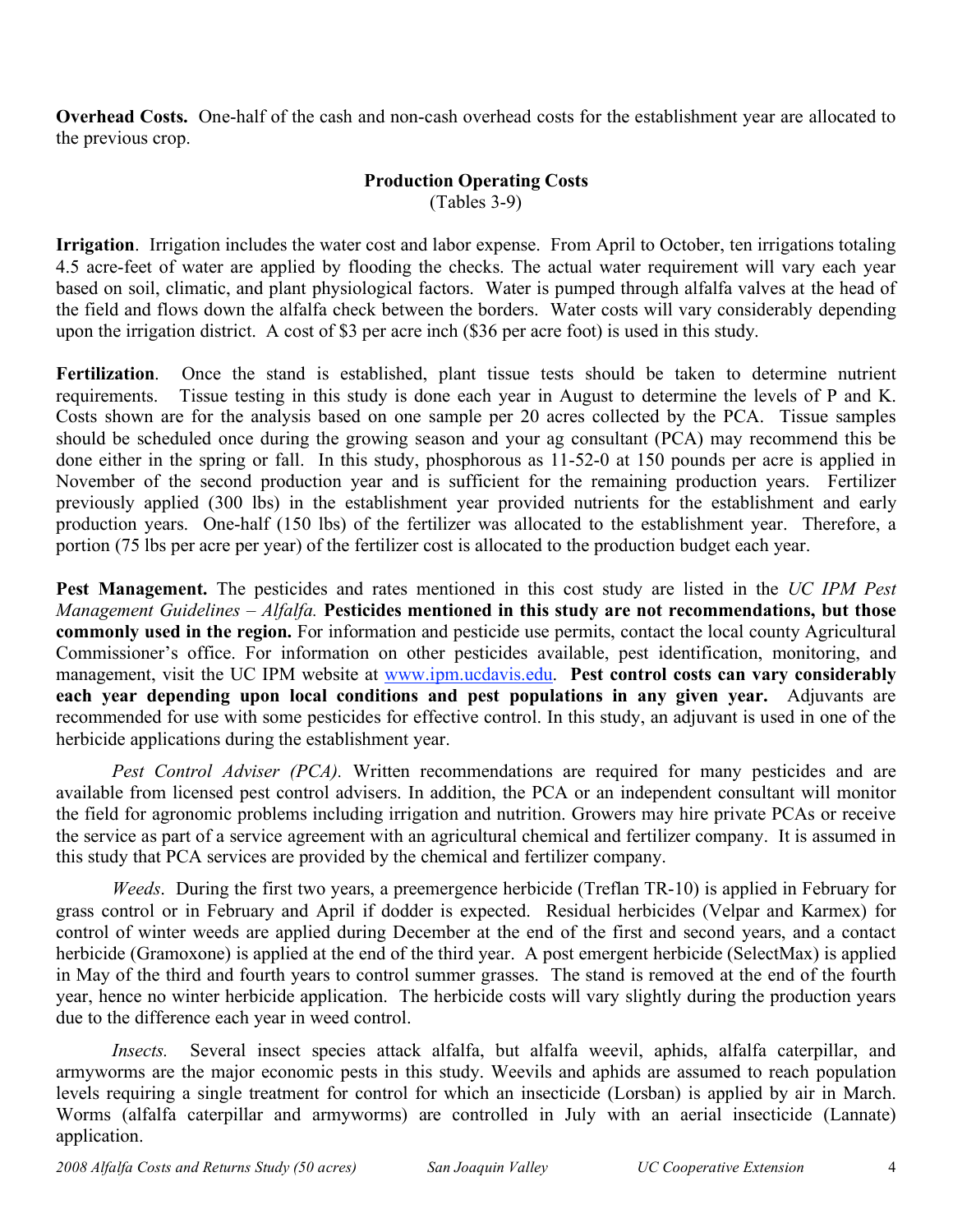**Harvest**. In this study, the alfalfa is custom harvested for hay seven times - April, May, June, July, August, September, and October. Alfalfa for hay is cut with a self-propelled swather and left to dry for several days before it is turned and windrowed using a rake. Once the hay has dried to the correct moisture content, it is baled into 125-pound bales (15" W x 23" H x 44-46" L). The bales are picked up with a balewagon that moves them from the field and roadsides them in a stack.

*Custom Harvest.* Some harvesting companies swath, rake, bale, and roadside (pick up bales and stack) the harvested alfalfa for a single fee and the fee is usually based on a one ton yield. In this study, the custom harvester charges \$12 per acre to swath, \$7 per acre to rake, \$16 per ton (\$1.00 per 125 lb bale) to bale and \$6.08 per ton (\$0.38 per bale) to roadside.

**Yields**. The crop is assumed to yield 8.00 tons of hay per acre at 90% dry matter (DM). Annual yields range from 5 to 11 tons of hay per acre in this region.

**Returns**. A price of \$185 per ton for premium hay is based on USDA California 2007 averages for the San Joaquin Valley market districts. Hay prices and hay quality will vary during the season and by districts. USDA alfalfa hay standards are Supreme, Premium, Good, Fair, and Utility, with Supreme garnering the highest price. The hay price in this study is based on 90% dry matter.

**Pickup.** The pickup is used for business purposes as needed. Costs are estimated and not based on any specific data.

# **Labor, Equipment and Interest**

**Labor.** Labor rates of \$14.28 per hour for machine operators and \$10.88 for general labor includes payroll overhead of 36%. The basic hourly wages are \$10.50 for machine operators and \$8.00 for general labor. The overhead includes the employers' share of federal and California state payroll taxes, workers' compensation insurance for field crops (code 0171), and a percentage for other possible benefits. Workers' compensation costs will vary among growers, but for this study the cost is based upon the average industry final rate as of January 1, 2008 (personal email from California Department of Insurance, March 2008, unreferenced). Labor for operations involving machinery are 20% higher than the operation time given in Table 3 to account for the extra labor involved in equipment set up, moving, maintenance, work breaks, and field repair.

**Equipment Operating Costs.** Repair costs are based on purchase price, annual hours of use, total hours of life, and repair coefficients formulated by American Society of Agricultural Engineers (ASAE). Fuel and lubrication costs are also determined by ASAE equations based on maximum power takeoff (PTO) horsepower, and fuel type. Prices for on-farm delivery of diesel and gasoline are \$4.05 and \$3.45 per gallon, respectively. The costs are based on 2007-2008 (November to April) American Automobile Association (AAA) and Department of Energy (DOE) monthly data. The cost includes a 2% local sales tax on diesel fuel and 8% sales tax on gasoline. Gasoline also includes federal and state excise tax, which are refundable for on-farm use when filing your income tax. The fuel, lube, and repair costs per acre for each operation in Table 3 are determined by multiplying the total hourly operating cost in Table 8 for each piece of equipment used for the selected operation by the hours per acre. Tractor time is 10% higher than implement time for a given operation to account for setup, travel and down time.

**Interest on Operating Capital.** Interest on operating capital is based on cash operating costs and is calculated monthly until harvest at a nominal rate of 6.75% per year. A nominal interest rate is the typical market cost of borrowed funds. The interest cost of post harvest operations is discounted back to the last harvest month using a negative interest charge. The rate will vary depending upon various factors, but the rate in this study is considered a typical lending rate by a farm lending agency as of April 2008.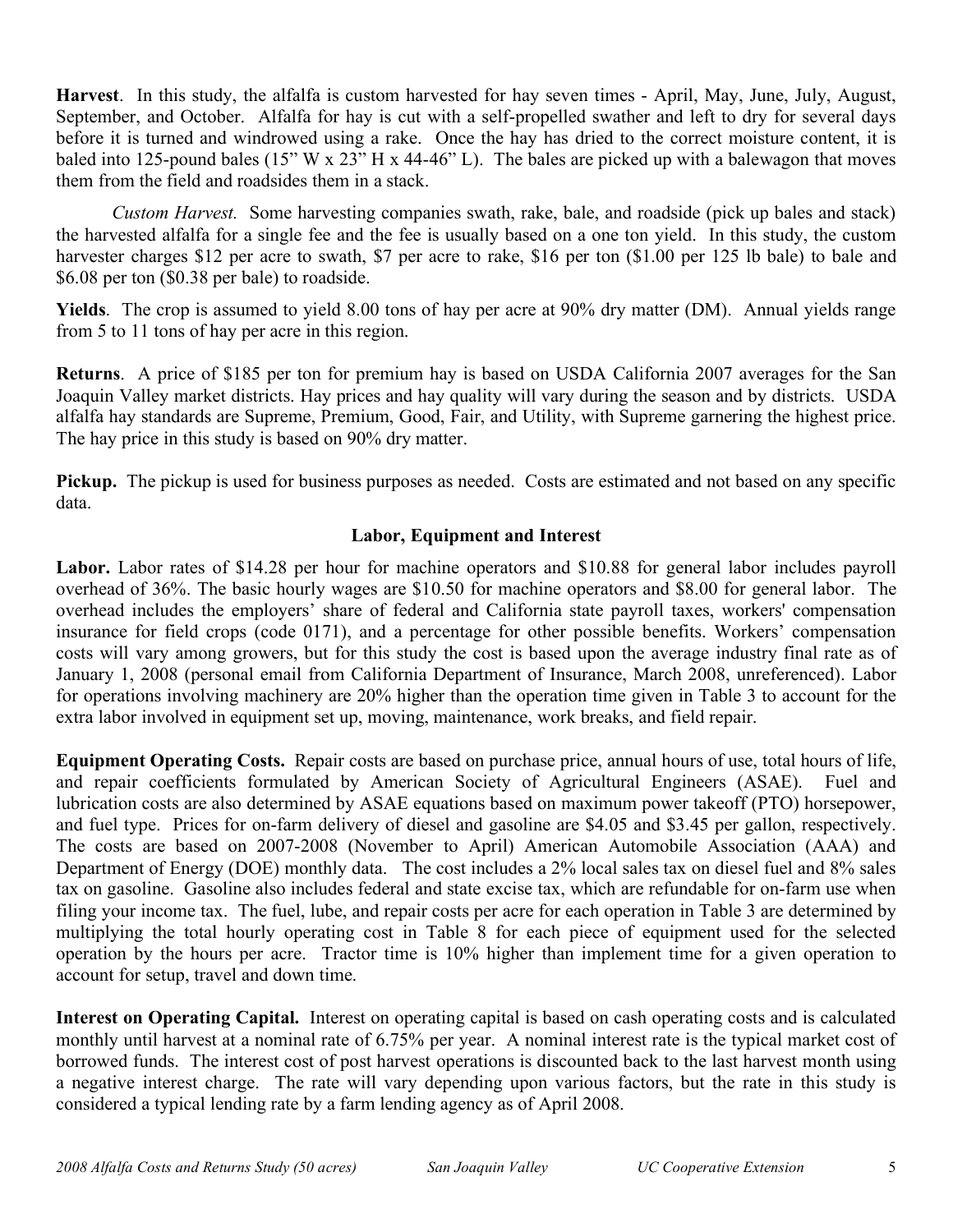**Risk.** Production risks should not be minimized. While this study makes every effort to model a production system based on typical, real world practices, it cannot fully represent financial, agronomic and market risks, which affect the profitability and economic viability of alfalfa production.

# **Cash Overhead**

Cash overhead consists of various cash expenses paid out during the year that are assigned to the whole farm, not to a particular operation. One-half of the overhead costs in the establishment year are allocated to the previous crop.

**Property Taxes**. Counties charge a base property tax rate of 1% on the assessed value of the property. In some counties special assessment districts exist and charge additional taxes on property including equipment, buildings, and improvements. For this study, county taxes are calculated as 1% of the average value of the property. Average value equals new cost plus salvage value divided by 2 on a per acre basis.

**Insurance.** Insurance for farm investments varies depending on the assets included and the amount of coverage. Property insurance provides coverage for property loss and is charged at 0.740% of the average value of the assets over their useful life. Liability insurance covers accidents on the farm and costs \$559 for the entire farm.

**Office.** Costs are estimated at \$25 per acre for the ranch and are not based on any specific information, except that there is a cost involved for bookkeeping, payroll, tax preparation, and telephone.

**Investment Repairs**. Annual repairs on investments or capital recovery items that require maintenance are calculated as 2% of the purchase price. Repairs are not calculated for land and establishment costs.

# **Non-Cash Overhead**

Non-cash overhead is calculated as the capital recovery cost for equipment and other farm investments. Onehalf of the overhead costs in the establishment year are allocated to the previous crop.

**Capital Recovery Costs**. Capital recovery cost is the annual depreciation and interest costs for a capital investment and is the amount of money required each year to recover the difference between the purchase price and salvage value (unrecovered capital). The capital recovery costs are equivalent to the annual payment on a loan for the investment with the down payment equal to the discounted salvage value. This is a more complex method of calculating ownership costs than straight-line depreciation and opportunity costs, but more accurately represents the annual costs of ownership because it takes the time value of money into account (Boehlje and Eidman). The formula for the calculation of the annual capital recovery costs is ((Purchase Price – Salvage Value) x Capital Recovery Factor) + (Salvage Value x Interest Rate).

*Salvage Value*. Salvage value is the estimated value of an investment at the end of its useful life. For farm machinery the value is a percentage of the new cost of the investment (Boehlje and Eidman). The value is calculated from equations developed by ASAE based on equipment type and years of life. The life in years is estimated by dividing the wear out life, as given by ASAE by the annual hours of use in the operation. For other investments including irrigation systems, buildings, and miscellaneous equipment, the value at the end of its useful life is zero. The salvage value for land is the purchase price because land does not depreciate.

*Capital Recovery Factor*. Capital recovery factor is the amortization factor or annual payment whose present value at compound interest is 1. The amortization factor is a table value that corresponds to the interest rate and equipment life.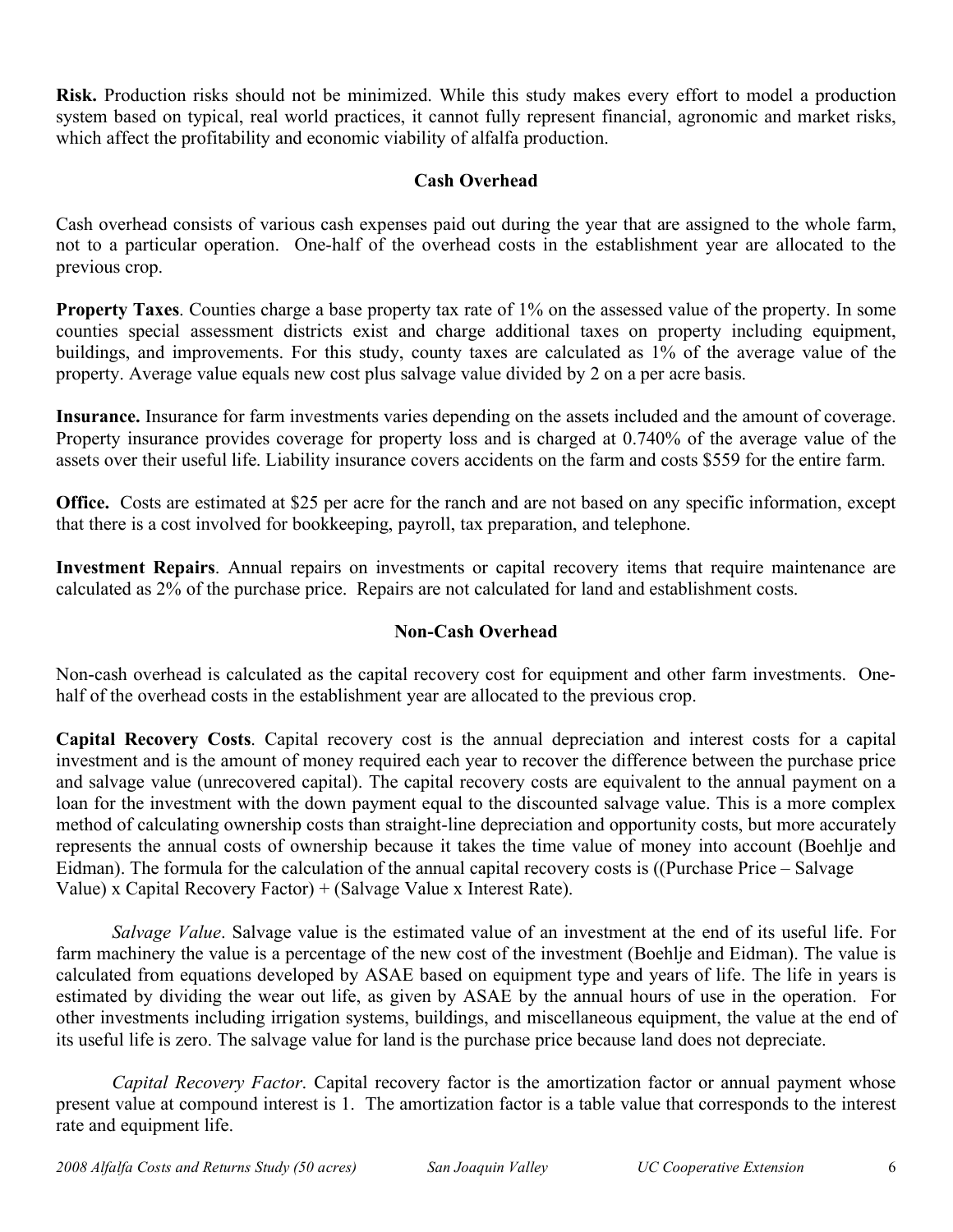*Interest Rate.* An interest rate of 4.25% is used to calculate capital recovery. The rate will vary depending upon loan amount and other lending agency conditions, but is the basic suggested rate by a farm lending agency as of April 2008.

**Irrigation System**. The system consists of underground lines with alfalfa valves. There is an 18-inch mainline (1,680 feet) with 10 or 12-inch alfalfa valves every 60-feet. The permanent irrigation system consists of wells, pumps and motors, and buried mainline included in the land purchase price.

**Land**. Cropland with district water suitable for alfalfa production typically ranges in value among counties from \$2,500 to \$20,000 per acre (2007 Trends & Leases). The land in this study is owned by the grower and cost \$11,200 per acre. Small farms (50 acres and less) tend to have higher land costs than farms over 50 acres. Land rents for cropland with district water range from \$125 to \$300 per acre and may vary according to value or type of crop planted.

**Establishment Costs**. Costs to establish the alfalfa stand are used to determine capital recovery expenses, depreciation, and interest on investment, during the production years. The establishment cost is the sum of cash costs for land preparation, planting, and cash overhead for establishing the alfalfa. The Total Cash Cost shown in Table 1 represents the establishment cost per acre. For this study, the cost is \$531 per acre or \$26,550 for the 50 acres. The alfalfa stand establishment cost is amortized over the 4-year stand life.

**Equipment.** Farm equipment is purchased new or used, but the study shows the current purchase price for new equipment. The new purchase price is adjusted to 60% to indicate a mix of new and used equipment. Equipment costs are composed of three parts: non-cash overhead, cash overhead, and operating costs. Both of the overhead factors have been discussed in previous sections. The operating costs consist of repairs, fuel, and lubrication and are discussed under operating costs.

**Table Values.** Due to rounding, the totals may be slightly different from the sum of the components.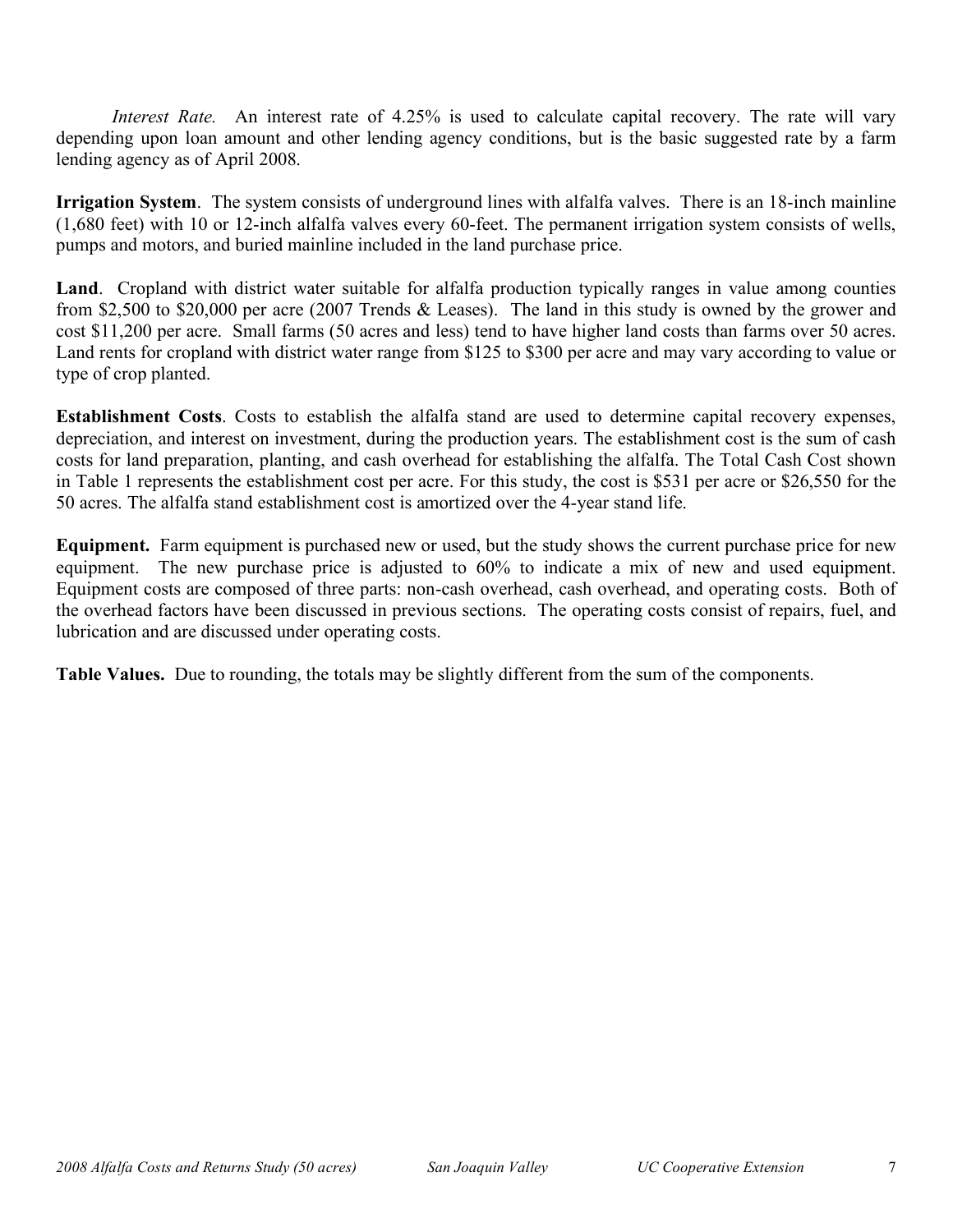### **REFERENCES**

- American Society of Agricultural Engineers. 1994. *American Society of Agricultural Engineers Standards Yearbook*. Russell H. Hahn and Evelyn E. Rosentreter (eds.) St. Joseph, Missouri. 41st edition.
- Boehlje, Michael D., and Vernon R. Eidman. 1984. *Farm Management*. John Wiley and Sons. New York, New York.
- Blank, Steve, Karen Klonsky, Kim Norris, and Steve Orloff. 1992. *Acquiring Alfalfa Hay Equipment: A Financial Analysis of Alternatives*. University of California. Oakland, California. Giannini Information Series No. 92-1.
- California Chapter of the American Society of Farm Managers and Rural Appraisers. 2007. *Trends in Agricultural Land and Lease Values.* California Chapter of the American Society of Farm Managers and Rural Appraisers, Inc. Woodbridge, CA.
- California State Automobile Association. 2008. *Gas Price Averages 2007-08.* AAA Press Room, San Francisco, CA. Internet accessed April 2008. http://www.csaa.com/portal/site/CSAA
- California State Board of Equalization. *Fuel Tax Division Tax Rates.* Internet accessed January 2008. http://www.boe.ca.gov/sptaxprog/spftdrates.htm
- Energy Information Administration. 2007- 08. *Weekly Retail on Highway Diesel Prices.* Internet accessed April 2008. http://tonto.eix.doe.gov/oog/info/wohdp
- Mader, Terry, Todd Milton, Ivan Rush and Bruce Anderson. 1998. *Feeding Value of Alfalfa Hay and Alfalfa Silage*. University of Nebraska – Lincoln Cooperative Extension, Lincoln, NE. Internet accessed April 7, 2003. http://www.ianr.unl.edu/pubs/range/g1342.htm
- Mueller, Shannon. *Determining the Value of Alfalfa Hay, Silage, or Greenchop*. University of California Cooperative Extension, Fresno County. Fresno, CA.
- Putnam, Dan. 2000. *Calculations to Convert Tonnage of Moist Forage (greenchop, silage, haylage, or wet hay) to Dry Hay Equivalents*. Department of Agronomy & Range Science, University of California Davis, Davis, CA. Internet accessed April 14, 2003. http://alfalfa.ucdavis.edu/subpages/ForageQuality/DMConversion.htm
- University of California Statewide Integrated Pest Management Program. *UC Pest Management Guidelines, Alfalfa*. 2006. University of California, Davis, CA. http://www.ipm.ucdavis.edu
- USDA-AMS. 2007. *Alfalfa Hay, California Market Summary.* USDA-AMS, Livestock and Grain Market News. Moses Lake, WA. Internet accessed April 2008. http://www.ams.usda.gov/marketnews.htm
- Vargas, Ron N., Shannon C. Mueller, Carol A. Frate, Mick Canevari, Marsha Campbell-Mathews, Karen M. Klonsky, and Richard L. De Moura. 2003. *Sample Cost To Establish An Alfalfa Stand and Produce Alfalfa Hay*, *San Joaquin Valley, 50 acre planting.* UC Cooperative Extension. Department of Agricultural and Resource Economics, UC Davis. Davis, CA.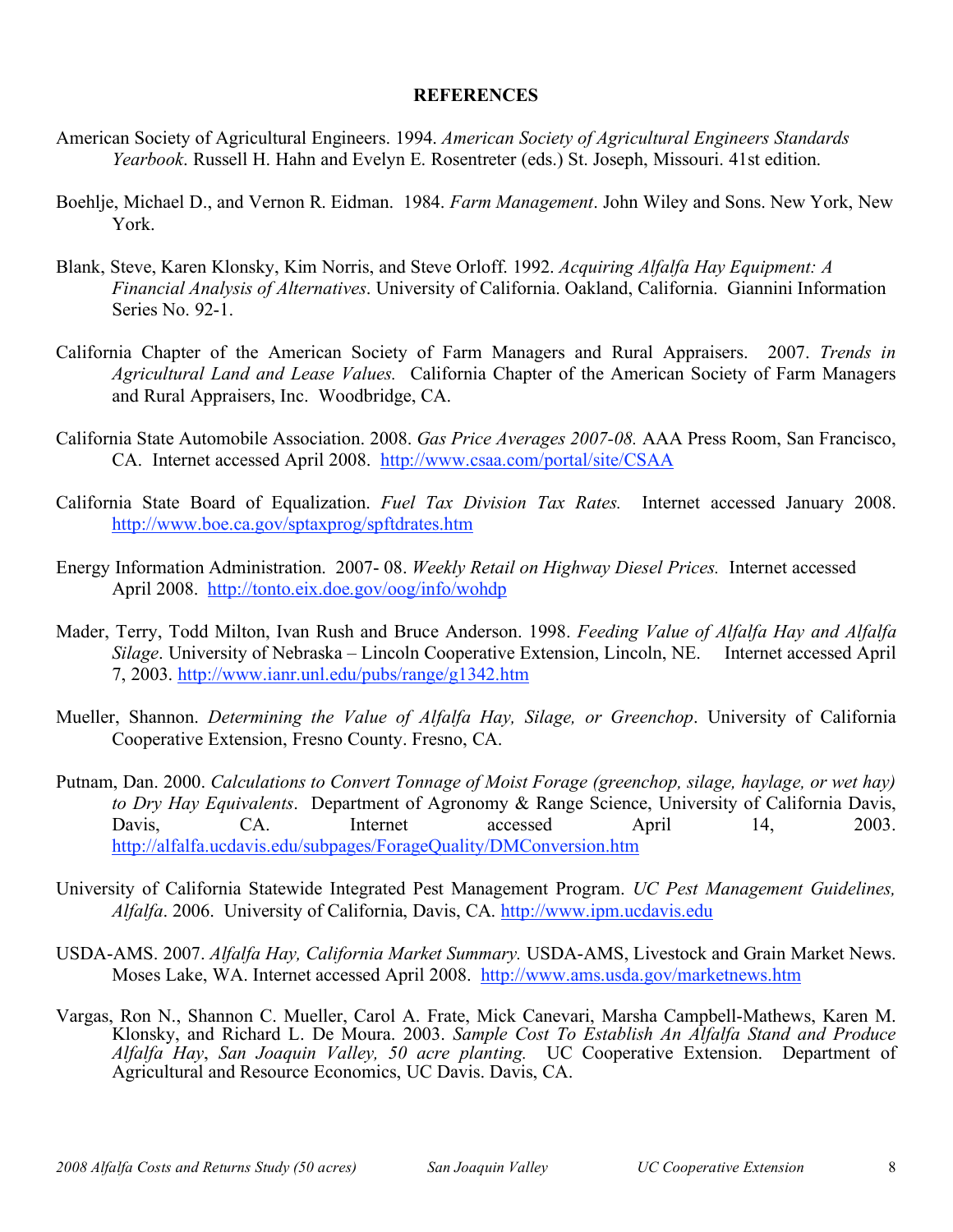#### UC COOPERATIVE EXTENSION **Table 1. COSTS PER ACRE to ESTABLISH ALFALFA** SAN JOAQUIN VALLEY 2008

|                                             | Operation |                  |                |                   |                |                |      |
|---------------------------------------------|-----------|------------------|----------------|-------------------|----------------|----------------|------|
|                                             | Time      | Labor            | Fuel, Lube     | Material          | Custom/        | Total          | Your |
| Operation                                   | (Hrs/A)   | Cost             | & Repairs      | Cost              | Rent           | Cost           | Cost |
| Cultural:                                   |           |                  |                |                   |                |                |      |
| Fertilize: Soil Sampling & Analysis (P&K)   | 0.00      | $\boldsymbol{0}$ | $\mathbf{0}$   | $\mathbf{0}$      | $\overline{2}$ | $\overline{2}$ |      |
| Land Prep: Disc Stubble 2X                  | 0.00      | $\mathbf{0}$     | $\theta$       | $\theta$          | 37             | 37             |      |
| Land Prep: Chisel Field                     | 0.00      | $\mathbf{0}$     | $\theta$       | $\Omega$          | 35             | 35             |      |
| Land Prep: Laser Level Field                | 0.00      | $\Omega$         | 0              | 0                 | 75             | 75             |      |
| Land Prep: Make Borders (Levees)            | 0.00      | $\theta$         | $\theta$       | $\theta$          | 20             | 20             |      |
| Fertilize: (1X/2Yrs or 1/2 of cost) 11-52-0 | 0.00      | $\mathbf{0}$     | $\theta$       | 60                | 5              | 65             |      |
| Land Prep: Finish Disc and Harrow           | 0.00      | $\mathbf{0}$     | $\theta$       | $\mathbf{0}$      | 19             | 19             |      |
| Plant                                       | 0.00      | $\theta$         | 0              | 90                | 18             | 108            |      |
| Irrigate                                    | 0.18      | $\overline{c}$   | $\theta$       | 24                | $\Omega$       | 26             |      |
| Weed: Winter (Raptor, Butyrac)              | 0.00      | $\theta$         | $\theta$       | 38                | 9              | 47             |      |
| Pickup Truck Use                            | 0.12      | $\overline{c}$   | 2              | $\mathbf{0}$      | $\theta$       | 4              |      |
| <b>TOTAL CULTURAL COSTS</b>                 | 0.30      | $\overline{4}$   | $\overline{c}$ | 212               | 219            | 437            |      |
| Interest on operating capital $(a)$ 6.75%   |           |                  |                |                   |                | 10             |      |
| TOTAL OPERATING COSTS/ACRE                  |           | $\overline{4}$   | 2              | 212               | 219            | 446            |      |
| <b>CASH OVERHEAD:</b>                       |           |                  |                |                   |                |                |      |
| Liability Insurance                         |           |                  |                |                   |                | 6              |      |
| Office Expense                              |           |                  |                |                   |                | 13             |      |
| Property Taxes                              |           |                  |                |                   |                | 60             |      |
| Property Insurance                          |           |                  |                |                   |                | 3              |      |
| <b>Investment Repairs</b>                   |           |                  |                |                   |                | 5              |      |
| TOTAL CASH OVERHEAD COSTS                   |           |                  |                |                   |                | 85             |      |
| TOTAL CASH COSTS/ACRE                       |           |                  |                |                   |                | 531            |      |
| *NON-CASH OVERHEAD:                         |           | Per producing    |                | -- Annual Cost -- |                |                |      |
|                                             |           | acre             |                | Capital Recovery  |                |                |      |
| Land                                        |           | 5,600            |                | 238               |                | 238            |      |
| Irrigation System                           |           | 225              |                | 17                |                | 17             |      |
| Equipment                                   |           | 384              |                | 39                |                | 39             |      |
| TOTAL NON-CASH OVERHEAD COSTS               |           | 6,209            |                | 294               |                | 294            |      |
| TOTAL COSTS/ACRE                            |           |                  |                |                   |                | 825            |      |

 $X =$ number of times as  $2X = 2$  passes over field.  $1X/2$  Yrs = applied once every 2 years & one-half cost is shown each year.

\*1/2 costs allocated to previous crop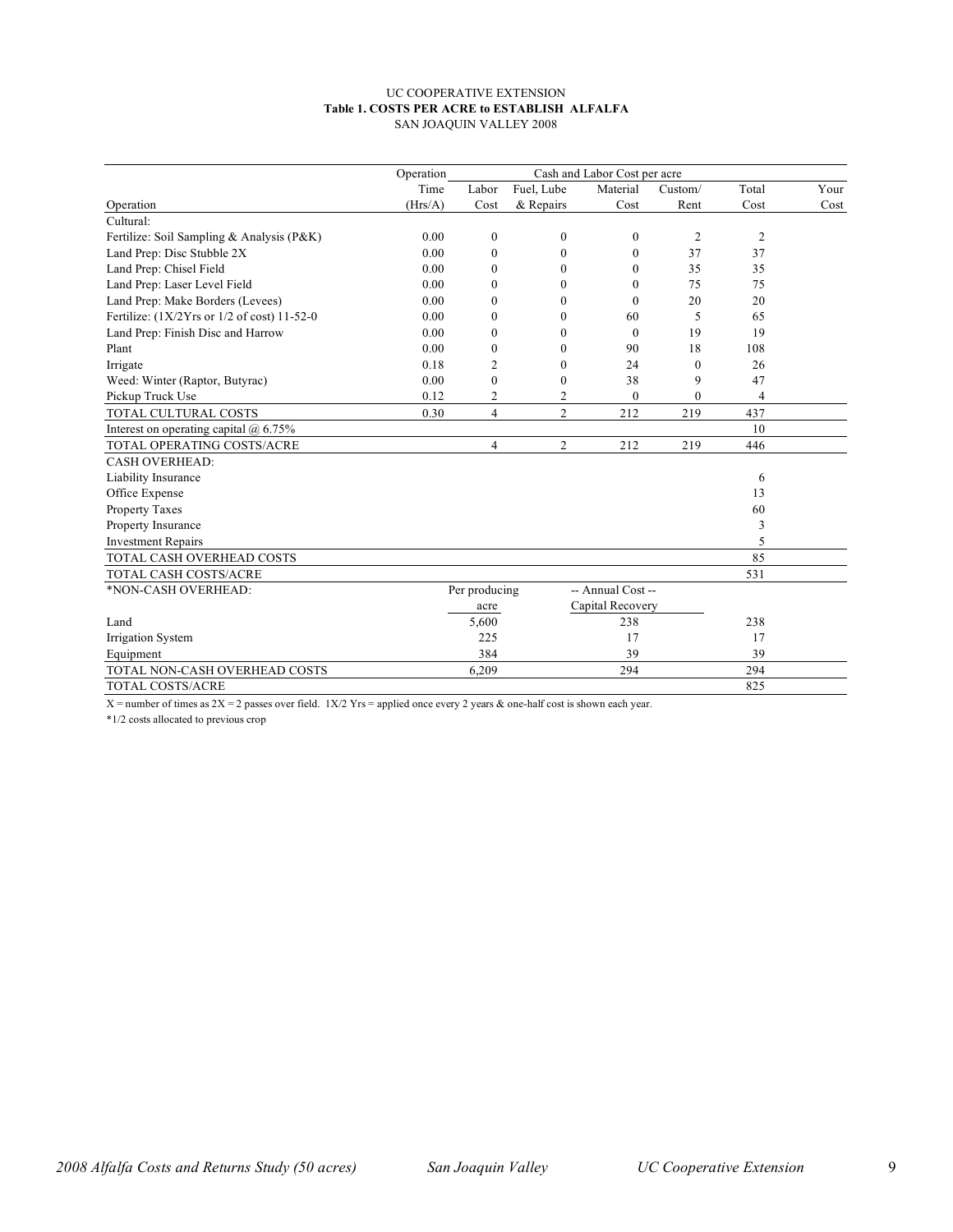#### UC COOPERATIVE EXTENSION **Table 2. MATERIAL and INPUT COSTS to ESTABLISH ALFALFA** SAN JOAQUIN VALLEY 2008

|                                              | Quantity/ |                | Price or  | Value or       | Your |
|----------------------------------------------|-----------|----------------|-----------|----------------|------|
|                                              | Acre      | Unit           | Cost/Unit | Cost/Acre      | Cost |
| OPERATING COSTS                              |           |                |           |                |      |
| Custom:                                      |           |                |           |                |      |
| Soil Analysis (P)                            | 0.05      | each           | 18.00     | 1              |      |
| Soil Analysis (K)                            | 0.05      | each           | 18.00     | 1              |      |
| Disc                                         | 2.00      | acre           | 18.50     | 37             |      |
| Chisel                                       | 1.00      | acre           | 35.00     | 35             |      |
| Laser Level                                  | 1.00      | acre           | 75.00     | 75             |      |
| <b>Broadcast Fertilizer</b>                  | 0.50      | acre           | 9.50      | 5              |      |
| Make Borders                                 | 1.00      | acre           | 20.00     | 20             |      |
| Finish Disc & Harrow                         | 1.00      | acre           | 18.50     | 19             |      |
| Plant                                        | 1.00      | acre           | 17.50     | 18             |      |
| Ground Application                           | 1.00      | acre           | 9.00      | 9              |      |
| Fertilizer:                                  |           |                |           |                |      |
| 11-52-0 (P2O5)*                              | 150.00    | 1 <sub>b</sub> | 0.40      | 60             |      |
| Seed:                                        |           |                |           |                |      |
| Alfalfa Seed (inoculated/coated)             | 30.00     | 1 <sub>b</sub> | 3.00      | 90             |      |
| Irrigation:                                  |           |                |           |                |      |
| Water Alfalfa                                | 8.00      | acin           | 3.00      | 24             |      |
| Herbicide:                                   |           |                |           |                |      |
| Raptor                                       | 4.00      | floz           | 5.56      | 22             |      |
| Butyrac (2,4DB)                              | 2.00      | pint           | 4.75      | 10             |      |
| Adjuvant:                                    |           |                |           |                |      |
| No Foam A                                    | 2.00      | pint           | 3.37      | 7              |      |
| Labor (machine)                              | 0.14      | hrs            | 14.28     | $\mathfrak{2}$ |      |
| Labor (non-machine)                          | 0.18      | hrs            | 10.88     | $\overline{c}$ |      |
| Fuel (Gas)                                   | 0.35      | gal            | 3.45      | 1              |      |
| Fuel (Diesel)                                | 0.00      | gal            | 4.05      | $\mathbf{0}$   |      |
| Lube                                         |           |                |           | $\mathbf{0}$   |      |
| Machinery repair                             |           |                |           | $\theta$       |      |
| Interest on operating capital $\omega$ 6.75% |           |                |           | 10             |      |
| TOTAL OPERATING COSTS/ACRE                   |           |                |           | 445            |      |

\*1/2 cost, applied every 2 years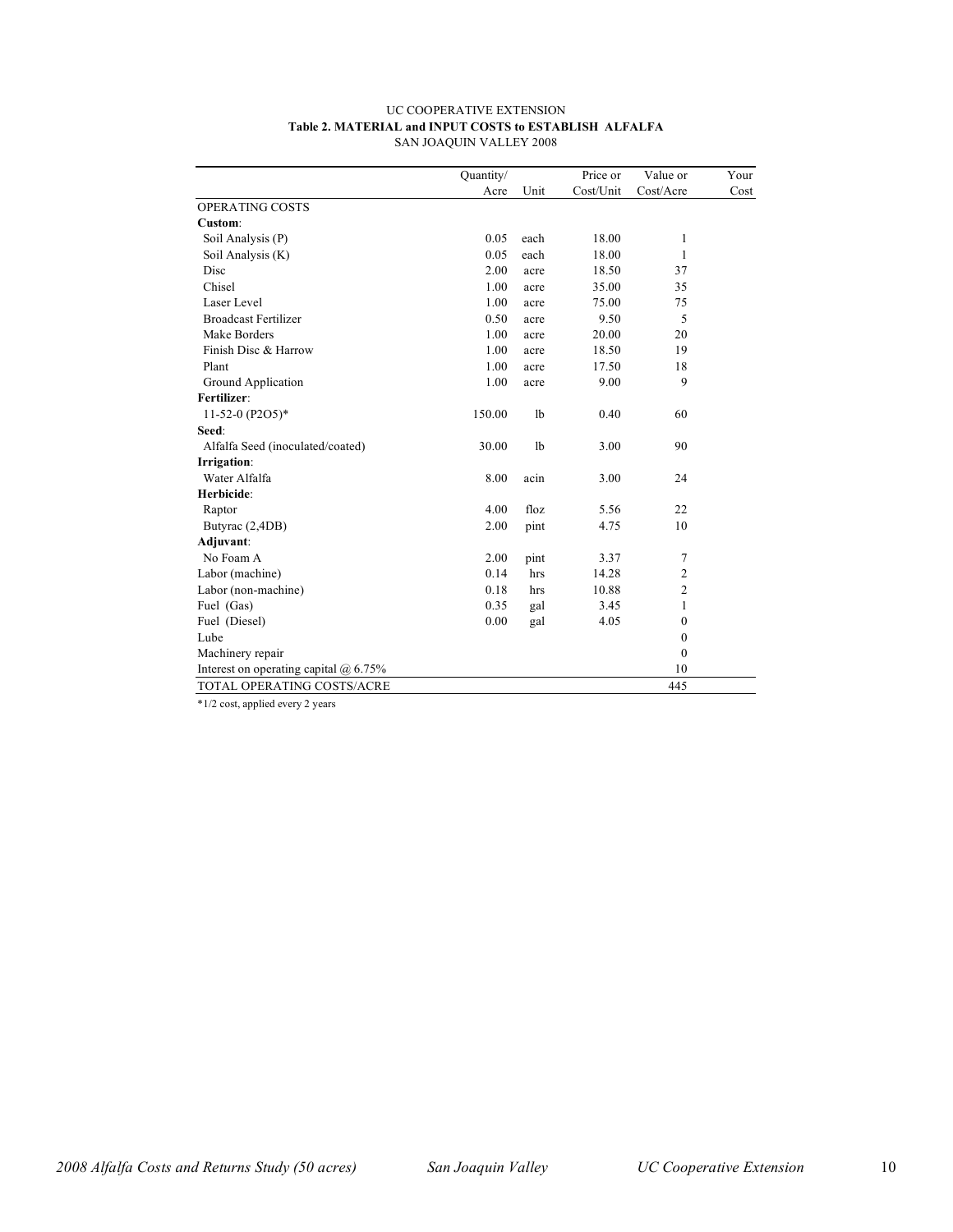#### UC COOPERATIVE EXTENSION **Table 3. COSTS PER ACRE to PRODUCE ALFALFA HAY** SAN JOAQUIN VALLEY 2008

|                                              | Operation |                          |                  | Cash and Labor Cost per acre |                  |                |      |
|----------------------------------------------|-----------|--------------------------|------------------|------------------------------|------------------|----------------|------|
|                                              | Time      |                          | Labor Fuel, Lube | Material                     | Custom/          | Total          | Your |
| Operation                                    | (Hrs/A)   | Cost                     | & Repairs        | Cost                         | Rent             | Cost           | Cost |
| Cultural:                                    |           |                          |                  |                              |                  |                |      |
| Weed: Grasses (TR-10)                        | 0.00      | $\mathbf{0}$             | $\mathbf{0}$     | 22                           | 9                | 31             |      |
| Insect: Aphid/Weevil (Lorsban)               | 0.00      | $\theta$                 | $\mathbf{0}$     | 11                           | 11               | 22             |      |
| Irrigate: 10X                                | 1.80      | 20                       | $\mathbf{0}$     | 162                          | $\boldsymbol{0}$ | 182            |      |
| Weed: Summer grasses (SelectMax)             | 0.00      | $\theta$                 | $\Omega$         | 20                           | 9                | 29             |      |
| Insect: Worms (Lannate)                      | 0.00      | $\mathbf{0}$             | $\mathbf{0}$     | 10                           | 11               | 21             |      |
| Fertilize: Tissue Sampling (P&K)             | 0.00      | $\mathbf{0}$             | $\mathbf{0}$     | $\mathbf{0}$                 | 1                | $\mathbf{1}$   |      |
| Fertilize: 1/2 cost appliced every 2 years   | 0.00      | $\theta$                 | $\theta$         | 30                           | 5                | 35             |      |
| Weed: Winter (Velpar, Karmex)                | 0.00      | $\mathbf{0}$             | $\boldsymbol{0}$ | 29                           | 9                | 38             |      |
| Pickup Truck Use                             | 0.24      | 4                        | 3                | $\mathbf{0}$                 | $\mathbf{0}$     | 7              |      |
| TOTAL CULTURAL COSTS                         | 2.04      | 24                       | 3                | 284                          | 55               | 365            |      |
| Harvest:                                     |           |                          |                  |                              |                  |                |      |
| Harvest - Hay 7X                             | 0.00      | $\mathbf{0}$             | $\mathbf{0}$     | $\boldsymbol{0}$             | 310              | 310            |      |
| TOTAL HARVEST COSTS                          | 0.00      | $\mathbf{0}$             | $\overline{0}$   | $\overline{0}$               | 310              | 310            |      |
| Interest on operating capital $\omega$ 6.75% |           |                          |                  |                              |                  | 10             |      |
| TOTAL OPERATING COSTS/ACRE                   |           | 24                       | 3                | 284                          | 364              | 685            |      |
| <b>CASH OVERHEAD:</b>                        |           |                          |                  |                              |                  |                |      |
| Liability Insurance                          |           |                          |                  |                              |                  | 11             |      |
| Office Expense                               |           |                          |                  |                              |                  | 25             |      |
| Property Taxes                               |           |                          |                  |                              |                  | 117            |      |
| Property Insurance                           |           |                          |                  |                              |                  | $\overline{4}$ |      |
| <b>Investment Repairs</b>                    |           |                          |                  |                              |                  | 9              |      |
| TOTAL CASH OVERHEAD COSTS                    |           |                          |                  |                              |                  | 165            |      |
| TOTAL CASH COSTS/ACRE                        |           |                          |                  |                              |                  | 851            |      |
| NON-CASH OVERHEAD:                           |           | Per producing            |                  | -- Annual Cost --            |                  |                |      |
|                                              |           | Capital Recovery<br>acre |                  |                              |                  |                |      |
| Land                                         |           | 11,200                   |                  | 476                          |                  | 476            |      |
| Irrigation System                            |           | 450                      |                  | 34                           |                  | 34             |      |
| Alfalfa Establishment                        |           | 531                      |                  | 147                          |                  | 147            |      |
| Equipment                                    |           | 384                      |                  | 39                           |                  | 39             |      |
| TOTAL NON-CASH OVERHEAD COSTS                |           | 12,565                   |                  | 696                          |                  | 696            |      |
| TOTAL COSTS/ACRE                             |           |                          |                  |                              |                  | 1,546          |      |

 $X =$  number of times as  $7X = 7$  harvests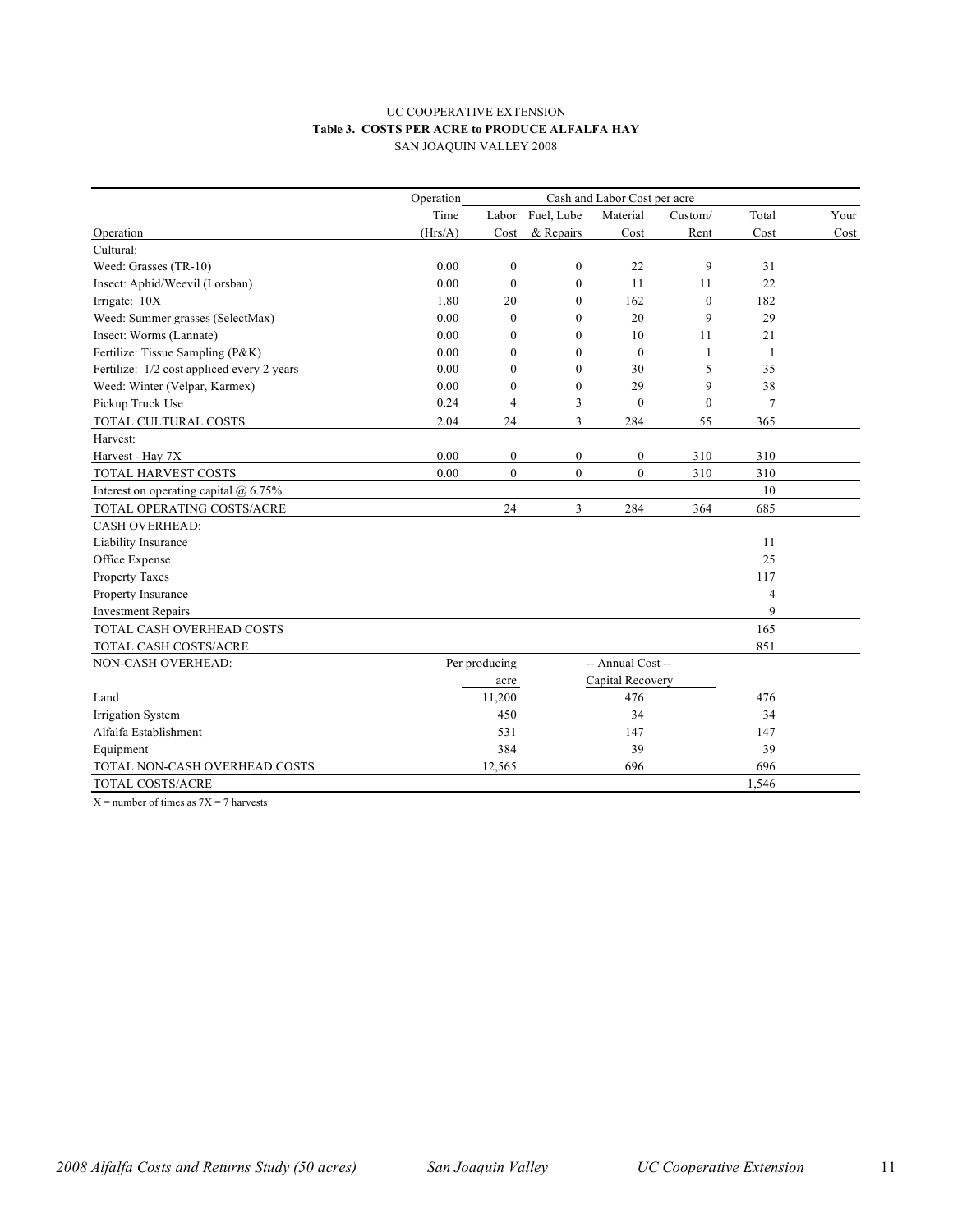#### UC COOPERATIVE EXTENSION **Table 4. COSTS AND RETURNS PER ACRE to PRODUCE ALFALFA HAY** SAN JOAQUIN VALLEY 2008

|                                             | Quantity/ |                | Price or  | Value or         | Your |
|---------------------------------------------|-----------|----------------|-----------|------------------|------|
|                                             | Acre      | Unit           | Cost/Unit | Cost/Acre        | Cost |
| <b>GROSS RETURNS</b>                        |           |                |           |                  |      |
| Hay                                         | 8.00      | ton            | 185.00    | 1,480            |      |
| OPERATING COSTS                             |           |                |           |                  |      |
| Insecticide:                                |           |                |           |                  |      |
| Lorsban 4 E                                 | 2.00      | pint           | 5.63      | 11               |      |
| Lannate 90 SP                               | 0.50      | 1b             | 20.00     | 10               |      |
| Custom:                                     |           |                |           | $\mathbf{0}$     |      |
| Air Application                             | 2.00      | acre           | 11.00     | 22               |      |
| Ground Application                          | 3.00      | acre           | 9.00      | 27               |      |
| Tissue Analysis (P&K)                       | 0.05      | each           | 20.50     | 1                |      |
| Swath, Rake                                 | 7.00      | acre           | 19.00     | 133              |      |
| Bale (125 lb bale)                          | 8.00      | ton            | 16.00     | 128              |      |
| Roadside Bales                              | 8.00      | ton            | 6.08      | 49               |      |
| Broadcast Fertilizer*                       | 0.50      | acre           | 9.50      | 5                |      |
| Herbicide:                                  |           |                |           |                  |      |
| Treflan TR-10                               | 20.00     | 1b             | 1.10      | 22               |      |
| SelectMax                                   | 16.00     | floz           | 1.22      | 20               |      |
| Velpar L                                    | 2.00      | pint           | 10.18     | 20               |      |
| Karmex XP                                   | 1.50      | 1b             | 5.59      | 8                |      |
| Irrigation:                                 |           |                |           |                  |      |
| Water                                       | 54.00     | acin           | 3.00      | 162              |      |
| Fertilizer:                                 |           |                |           |                  |      |
| $11 - 52 - 0$ *                             | 75.00     | 1 <sub>b</sub> | 0.40      | 30               |      |
| Labor (machine)                             | 0.29      | hrs            | 14.28     | $\overline{4}$   |      |
| Labor (non-machine)                         | 1.80      | hrs            | 10.88     | 20               |      |
| Fuel - Gas                                  | 0.71      | gal            | 3.45      | $\overline{2}$   |      |
| Fuel - Diesel                               | 0.00      | gal            | 4.05      | $\boldsymbol{0}$ |      |
| Lube                                        |           |                |           | $\mathbf{0}$     |      |
| Machinery repair                            |           |                |           | 1                |      |
| Interest on operating capital $(a)$ 6.75%   |           |                |           | 10               |      |
| TOTAL OPERATING COSTS/ACRE                  |           |                |           | 685              |      |
| NET RETURNS ABOVE OPERATING COSTS           |           |                |           | 795              |      |
| <b>CASH OVERHEAD COSTS:</b>                 |           |                |           |                  |      |
| Liability Insurance                         |           |                |           | 11               |      |
| Office Expense                              |           |                |           | 25               |      |
| <b>Property Taxes</b>                       |           |                |           | 117              |      |
| Property Insurance                          |           |                |           | 4                |      |
| <b>Investment Repairs</b>                   |           |                |           | 9                |      |
| TOTAL CASH OVERHEAD COSTS/ACRE              |           |                |           | 165              |      |
| TOTAL CASH COSTS/ACRE                       |           |                |           | 851              |      |
| NON-CASH OVERHEAD COSTS (Capital Recovery): |           |                |           |                  |      |
| Land                                        |           |                |           | 476              |      |
| Irrigation System                           |           |                |           | 34               |      |
| Alfalfa Establishment                       |           |                |           | 147              |      |
| Equipment                                   |           |                |           | 39               |      |
| TOTAL NON-CASH OVERHEAD COSTS/ACRE          |           |                |           | 696              |      |
| TOTAL COSTS/ACRE                            |           |                |           | 1,546            |      |
| NET RETURNS ABOVE TOTAL COSTS               |           |                |           | $-66$            |      |

\*applied alternate yeaes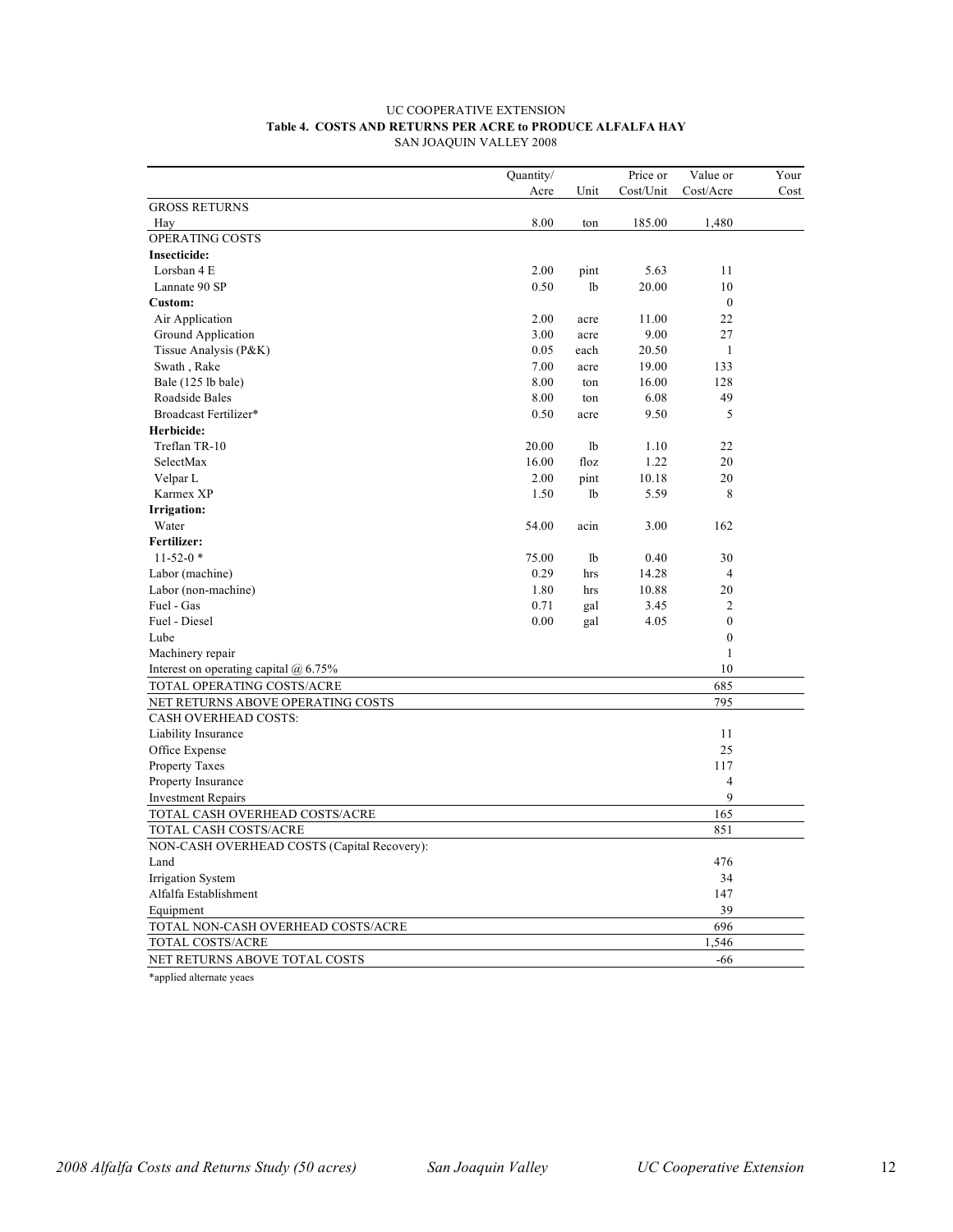#### UC COOPERATIVE EXTENSION **Table 5. MONTHLY CASH COSTS PER ACRE to PRODUCE ALFALFA** SAN JOAQUIN VALLEY 2008

| Beginning JAN 08                           | <b>JAN</b>     | <b>FEB</b>       | <b>MAR</b>       | <b>APR</b>     | <b>MAY</b>     | <b>JUN</b>     | <b>JUL</b>     | <b>AUG</b>       | <b>SEP</b>     | OCT            | <b>NOV</b>       | DEC            | <b>TOTAL</b> |
|--------------------------------------------|----------------|------------------|------------------|----------------|----------------|----------------|----------------|------------------|----------------|----------------|------------------|----------------|--------------|
| Ending DEC 08                              | 08             | 08               | 08               | 08             | 08             | 08             | 08             | 08               | 08             | 08             | 08               | 08             |              |
| Weed: Grasses (TR-10)                      |                | 31               |                  |                |                |                |                |                  |                |                |                  |                | 31           |
| Insect: Aphid/Weevil (Lorsban)             |                |                  | 22               |                |                |                |                |                  |                |                |                  |                | 22           |
| Irrigate: 10X                              |                |                  |                  | 18             | 18             | 36             | 36             | 36               | 18             | 18             |                  |                | 182          |
| Weed: Summer grasses (SelectMax)           |                |                  |                  |                | 29             |                |                |                  |                |                |                  |                | 29           |
| Insect: Worms (Lannate)                    |                |                  |                  |                |                |                | 21             |                  |                |                |                  |                | 21           |
| Fertilize: Tissue Sampling (P&K)           |                |                  |                  |                |                |                |                |                  |                |                |                  |                |              |
| Fertilize: (11-52-0)                       |                |                  |                  |                |                |                |                |                  |                |                | 35               |                | 35           |
| Weed: Winter (Velpar, Karmex)              |                |                  |                  |                |                |                |                |                  |                |                |                  | 38             | 38           |
| Pickup Truck Use                           |                |                  |                  |                |                |                |                |                  |                |                |                  |                |              |
| TOTAL CULTURAL COSTS                       |                | 32               | 23               | 19             | 47             | 37             | 58             | 38               | 19             | 19             | 35               | 38             | 365          |
| Harvest:                                   |                |                  |                  |                |                |                |                |                  |                |                |                  |                |              |
| Harvest - Hay 7X                           |                |                  |                  | 41             | 41             | 41             | 52             | 52               | 41             | 41             |                  |                | 310          |
| TOTAL HARVEST COSTS                        | $\theta$       | $\boldsymbol{0}$ | $\boldsymbol{0}$ | 41             | 41             | 41             | 52             | 52               | 41             | 41             | $\boldsymbol{0}$ | $\theta$       | 310          |
| Interest on operating capital $(a)$ 6.75%  | $\theta$       | $\mathbf{0}$     | $\boldsymbol{0}$ |                |                | $\overline{c}$ | $\overline{2}$ | 3                | 3              | $-1$           | $\overline{0}$   | $\theta$       | 10           |
| TOTAL OPERATING COSTS/ACRE                 |                | 32               | 23               | 61             | 90             | 80             | 112            | 93               | 63             | 59             | 35               | 38             | 685          |
| TOTAL OPERATING COSTS/ton (based on 8 ton) | $\Omega$       | $\overline{4}$   | 3                | 8              | 11             | 10             | 14             | 12               | 8              | $\overline{7}$ | 4                | 5              | 86           |
| <b>OVERHEAD:</b>                           |                |                  |                  |                |                |                |                |                  |                |                |                  |                |              |
| Liability Insurance                        |                | 11               |                  |                |                |                |                |                  |                |                |                  |                | 11           |
| Office Expense                             | 2              | $\overline{2}$   | $\overline{2}$   | $\overline{2}$ | $\overline{2}$ | $\overline{2}$ | $\overline{2}$ | $\overline{2}$   | $\overline{2}$ | $\overline{c}$ | $\overline{2}$   | 2              | 25           |
| Property Taxes                             | 58             |                  |                  |                |                |                | 58             |                  |                |                |                  |                | 117          |
| Property Insurance                         | $\overline{2}$ |                  |                  |                |                |                | $\overline{2}$ |                  |                |                |                  |                | 4            |
| <b>Investment Repairs</b>                  |                |                  |                  |                |                |                |                |                  |                |                |                  |                | 9            |
| TOTAL CASH OVERHEAD COSTS                  | 33             | 13               | $\sqrt{2}$       | $\overline{c}$ | $\overline{2}$ | $\overline{c}$ | 33             | $\boldsymbol{2}$ | $\overline{c}$ | $\overline{2}$ | $\overline{2}$   | $\overline{c}$ | 165          |
| TOTAL CASH COSTS/ACRE                      | 34             | 43               | 25               | 76             | 49             | 64             | 115            | 65               | 50             | 47             | 12               | 38             | 851          |
| <b>TOTAL CASH COSTS/ton</b>                | $\overline{4}$ | 5                | 3                | 10             | 6              | 8              | 14             | 8                | 6              | 6              | $\overline{2}$   | 5              | 106          |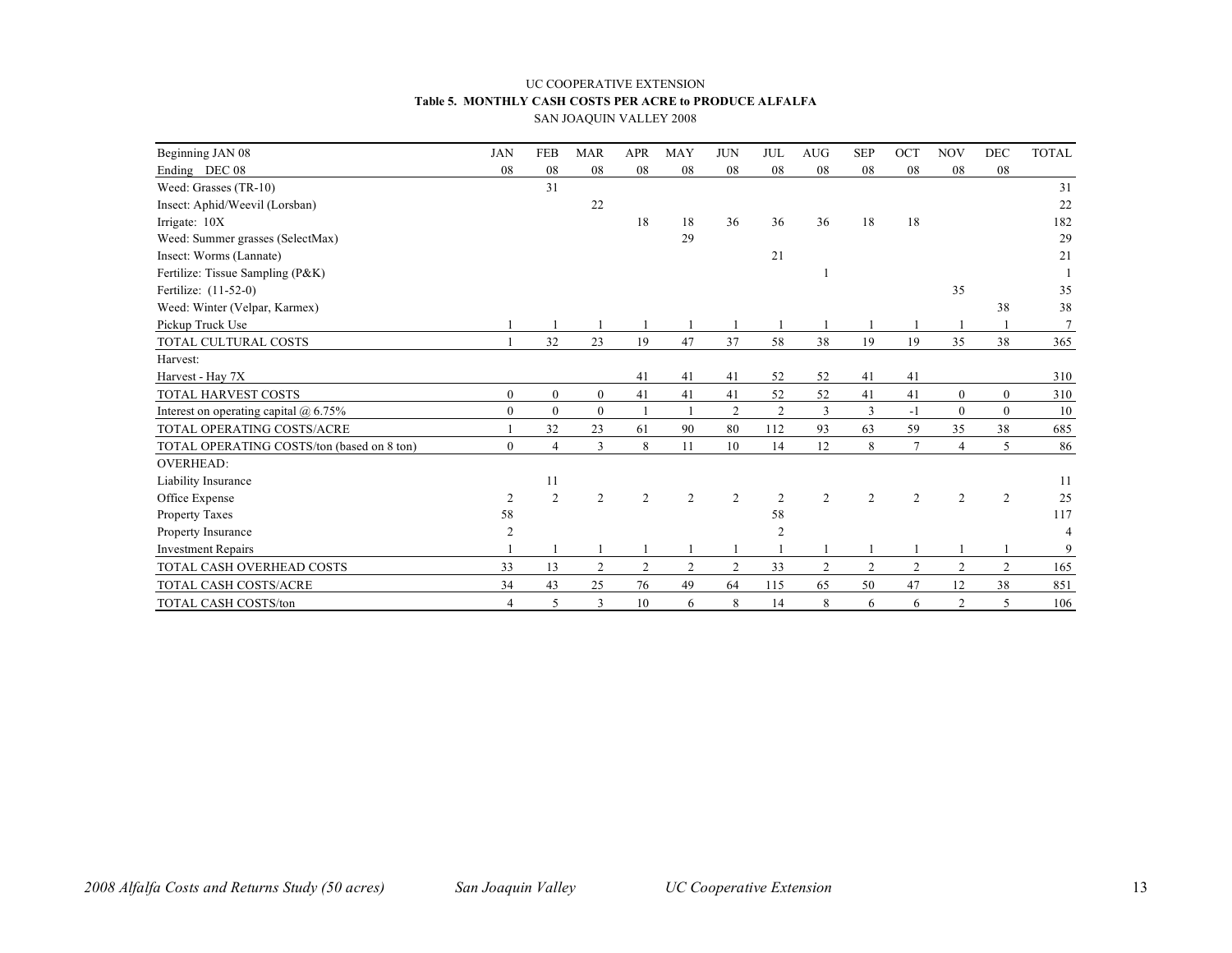#### UC COOPERATIVE EXTENSION **Table 6. RANGING ANALYSIS** SAN JOAQUIN VALLEY 2008

|                                              |       |       |       | YIELD (ton/acre) |       |       |       |
|----------------------------------------------|-------|-------|-------|------------------|-------|-------|-------|
| Total Hay Yield:                             | 5.00  | 6.00  | 7.00  | 8.00             | 9.00  | 10.00 | 11.00 |
| <b>OPERATING COSTS:</b>                      |       |       |       |                  |       |       |       |
| Cultural Cost                                | 365   | 365   | 365   | 365              | 365   | 365   | 365   |
| Harvest Cost                                 | 243   | 265   | 288   | 310              | 332   | 354   | 376   |
| Interest on operating capital $\omega$ 6.75% | 9     | 10    | 10    | 10               | 11    | 11    | 11    |
| <b>TOTAL OPERATING COSTS/acre</b>            | 617   | 640   | 663   | 685              | 708   | 730   | 752   |
| Operating Cost/ton                           | 123   | 107   | 95    | 86               | 79    | 73    | 68    |
| <b>CASH OVERHEAD COSTS</b>                   | 165   | 165   | 165   | 165              | 165   | 165   | 165   |
| <b>TOTAL CASH COSTS/acre</b>                 | 782   | 805   | 828   | 850              | 873   | 895   | 917   |
| Cash Costs/ton                               | 156   | 134   | 118   | 106              | 97    | 90    | 83    |
| NON-CASH OVERHEAD COSTS                      | 696   | 696   | 696   | 696              | 696   | 696   | 696   |
| TOTAL COSTS/acre                             | 1.478 | 1,501 | 1,524 | 1,546            | 1,569 | 1,591 | 1.613 |
| <b>Total Costs/ton</b>                       | 296   | 250   | 218   | 193              | 174   | 159   | 147   |

#### COSTS PER ACRE TO PRODUCE ALFALFA AT VARYING YIELDS

#### NET RETURNS PER ACRE **ABOVE OPERATING** COSTS

| <b>PRICE</b>                  |      |      |      | YIELD (ton/acre) |       |       |       |
|-------------------------------|------|------|------|------------------|-------|-------|-------|
| $\frac{\text{S}}{\text{top}}$ | 5.00 | 6.00 | 7.00 | 8.00             | 9.00  | 10.00 | 11.00 |
| 125.00                        | 8    | 110  | 212  | 315              | 417   | 520   | 623   |
| 135.00                        | 58   | 170  | 282  | 395              | 507   | 620   | 733   |
| 145.00                        | 108  | 230  | 352  | 475              | 597   | 720   | 843   |
| 155.00                        | 158  | 290  | 422  | 555              | 687   | 820   | 953   |
| 165.00                        | 208  | 350  | 492  | 635              | 777   | 920   | 1,063 |
| 175.00                        | 258  | 410  | 562  | 715              | 867   | 1,020 | 1,173 |
| 185.00                        | 308  | 470  | 632  | 795              | 957   | 1,120 | 1,283 |
| 195.00                        | 358  | 530  | 702  | 875              | 1,047 | 1,220 | 1,393 |
| 205.00                        | 408  | 590  | 772  | 955              | 1,137 | 1,320 | 1,503 |
| 215.00                        | 458  | 650  | 842  | 1,035            | 1,227 | 1,420 | 1,613 |
| 225.00                        | 508  | 710  | 912  | 1,115            | 1,317 | 1,520 | 1,723 |
| 235.00                        | 558  | 770  | 982  | 1.195            | 1.407 | 1,620 | 1,833 |

#### PRICE YIELD (ton/acre) \$/ton 5.00 6.00 7.00 8.00 9.00 10.00 11.00 125.00 -157 -55 47 150 252 355 458 135.00 -107 5 117 230 342 455 568 145.00 -57 65 187 310 432 555 678 155.00 -7 125 257 390 522 655 788 165.00 43 185 327 470 612 755 898 175.00 93 245 397 550 702 855 1,008 185.00 143 305 467 630 792 955 1,118 195.00 193 365 537 710 882 1,055 1,228 205.00 243 425 607 790 972 1,155 1,338 215.00 293 485 677 870 1,062 1,255 1,448 225.00 343 545 747 950 1,152 1,355 1,558 235.00 393 605 817 1,030 1,242 1,455 1,668

#### NET RETURNS PER ACRE **ABOVE CASH** COSTS

Ē,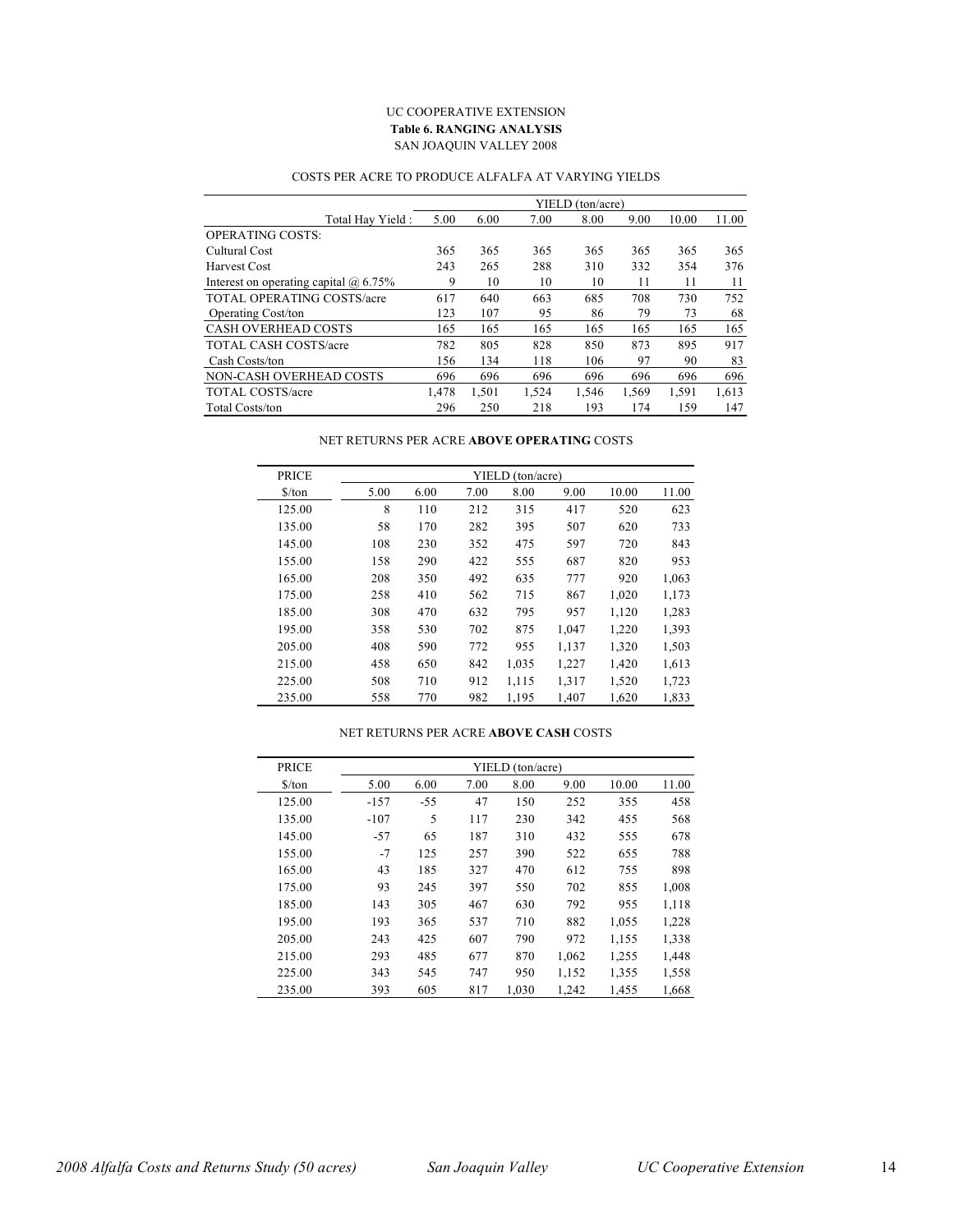#### UC COOPERATIVE EXTENSION **Table 6 continued**

| <b>PRICE</b>                  |        |        |        | YIELD (ton/acre) |        |        |        |
|-------------------------------|--------|--------|--------|------------------|--------|--------|--------|
| $\frac{\text{S}}{\text{ton}}$ | 5.00   | 6.00   | 7.00   | 8.00             | 9.00   | 10.00  | 11.00  |
| 125.00                        | $-853$ | $-751$ | $-649$ | $-546$           | $-444$ | $-341$ | $-238$ |
| 135.00                        | $-803$ | $-691$ | $-579$ | $-466$           | $-354$ | $-241$ | $-128$ |
| 145.00                        | $-753$ | $-631$ | $-509$ | $-386$           | $-264$ | $-141$ | $-18$  |
| 155.00                        | $-703$ | $-571$ | $-439$ | $-306$           | $-174$ | $-41$  | 92     |
| 165.00                        | $-653$ | $-511$ | $-369$ | $-226$           | $-84$  | 59     | 202    |
| 175.00                        | $-603$ | $-451$ | $-299$ | $-146$           | 6      | 159    | 312    |
| 185.00                        | $-553$ | $-391$ | $-229$ | $-66$            | 96     | 259    | 422    |
| 195.00                        | $-503$ | $-331$ | $-159$ | 14               | 186    | 359    | 532    |
| 205.00                        | $-453$ | $-271$ | $-89$  | 94               | 276    | 459    | 642    |
| 215.00                        | $-403$ | $-211$ | $-19$  | 174              | 366    | 559    | 752    |
| 225.00                        | $-353$ | $-151$ | 51     | 254              | 456    | 659    | 862    |
| 235.00                        | $-303$ | $-91$  | 121    | 334              | 546    | 759    | 972    |

#### NET RETURNS PER ACRE **ABOVE TOTAL** COSTS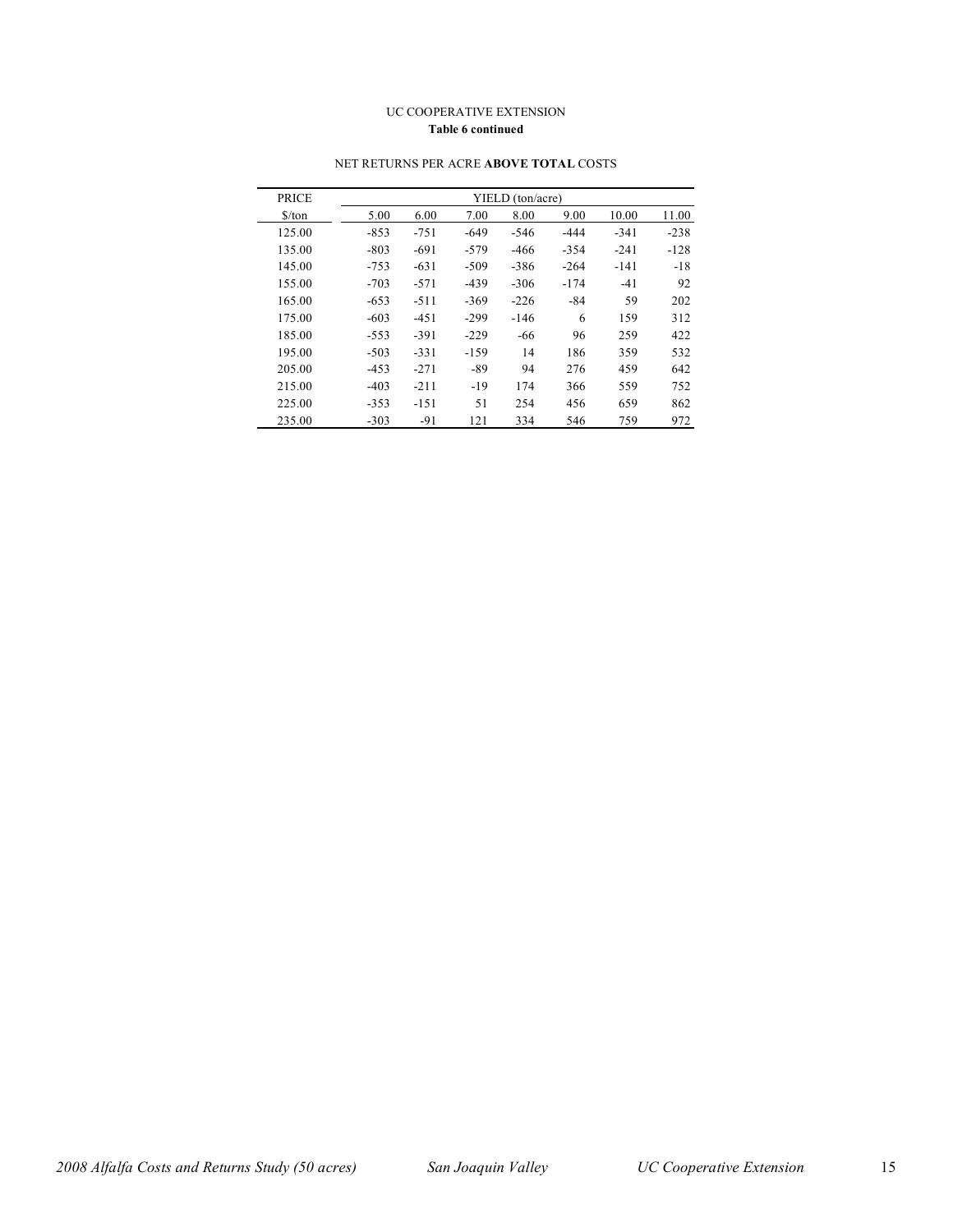#### UC COOPERATIVE EXTENSION **Table 7. WHOLE FARM ANNUAL EQUIPMENT, INVESTMENT, and BUSINESS OVERHEAD COSTS** SAN JOAQUIN VALLEY 2008

#### ANNUAL EQUIPMENT COSTS

|                       |        |      |         |          | Cash Overhead |       |       |
|-----------------------|--------|------|---------|----------|---------------|-------|-------|
|                       |        | Yrs  | Salvage | Capital  | Insur-        |       |       |
| <b>Yr Description</b> | Price  | Life | Value   | Recovery | ance          | Taxes | Total |
| 07 Pickup 3/4 Ton     | 32,000 | 10   | 9.452   | 3.216    | 153           | 207   | 3,577 |
| <b>TOTAL</b>          | 32,000 | 10   | 9.452   | 3.216    | 153           | 207   | 3,577 |
| 60% of New Cost*      | 19,200 |      | 5.671   | 1.930    | 92            | 124   | 2.146 |

\*Used to reflect a mix of new and used equipment

#### ANNUAL INVESTMENT COSTS

|                         |         |      |         |          |        | Cash Overhead |          |        |  |  |
|-------------------------|---------|------|---------|----------|--------|---------------|----------|--------|--|--|
|                         |         | Yrs  | Salvage | Capital  | Insur- |               |          |        |  |  |
| Description             | Price   | Life | Value   | Recovery | ance   | Taxes         | Repairs  | Total  |  |  |
| Alfalfa Establishment   | 26,550  | 4    |         | 7,357    | 0      |               | 0        | 7,357  |  |  |
| Irrigation System       | 22,500  | 25   |         | 1,692    | 83     | 113           | 450      | 2,338  |  |  |
| Land                    | 560,000 | 20   | 560,000 | 23,800   | 0      | 5.600         | $\theta$ | 29,400 |  |  |
| <b>TOTAL INVESTMENT</b> | 609,050 |      | 560,000 | 32,850   | 83     | 5,713         | 450      | 39,096 |  |  |

#### ANNUAL BUSINESS OVERHEAD COSTS

|                     | Units/ |      | Price/       | Total |
|---------------------|--------|------|--------------|-------|
| Description         | Farm   | Unit | Unit         | Cost  |
| Liability Insurance | 50.00  |      | acre $11.18$ | 559   |
| Office Expense      | 50.00  |      | acre $25.00$ | 1,250 |

#### UC COOPERATIVE EXTENSION **Table 8. HOURLY EQUIPMENT COSTS** SAN JOAQUIN VALLEY 2008

|                       |        | <b>COSTS PER HOUR</b> |        |       |         |           |       |                 |  |  |
|-----------------------|--------|-----------------------|--------|-------|---------|-----------|-------|-----------------|--|--|
|                       | Actual | Cash Overhead         |        |       |         | Operating |       |                 |  |  |
|                       | Hours  | Capital               | Insur- |       |         | Fuel $\&$ | Total | Total           |  |  |
| <b>Yr</b> Description |        | Used Recovery         | ance   | Taxes | Repairs | Lube      |       | Oper. Costs/Hr. |  |  |
| 07 Pickup 3/4 Ton     |        | 162.44                | 7.75   | 10.47 | 2.35    | 190       | 14.25 | 194.91          |  |  |